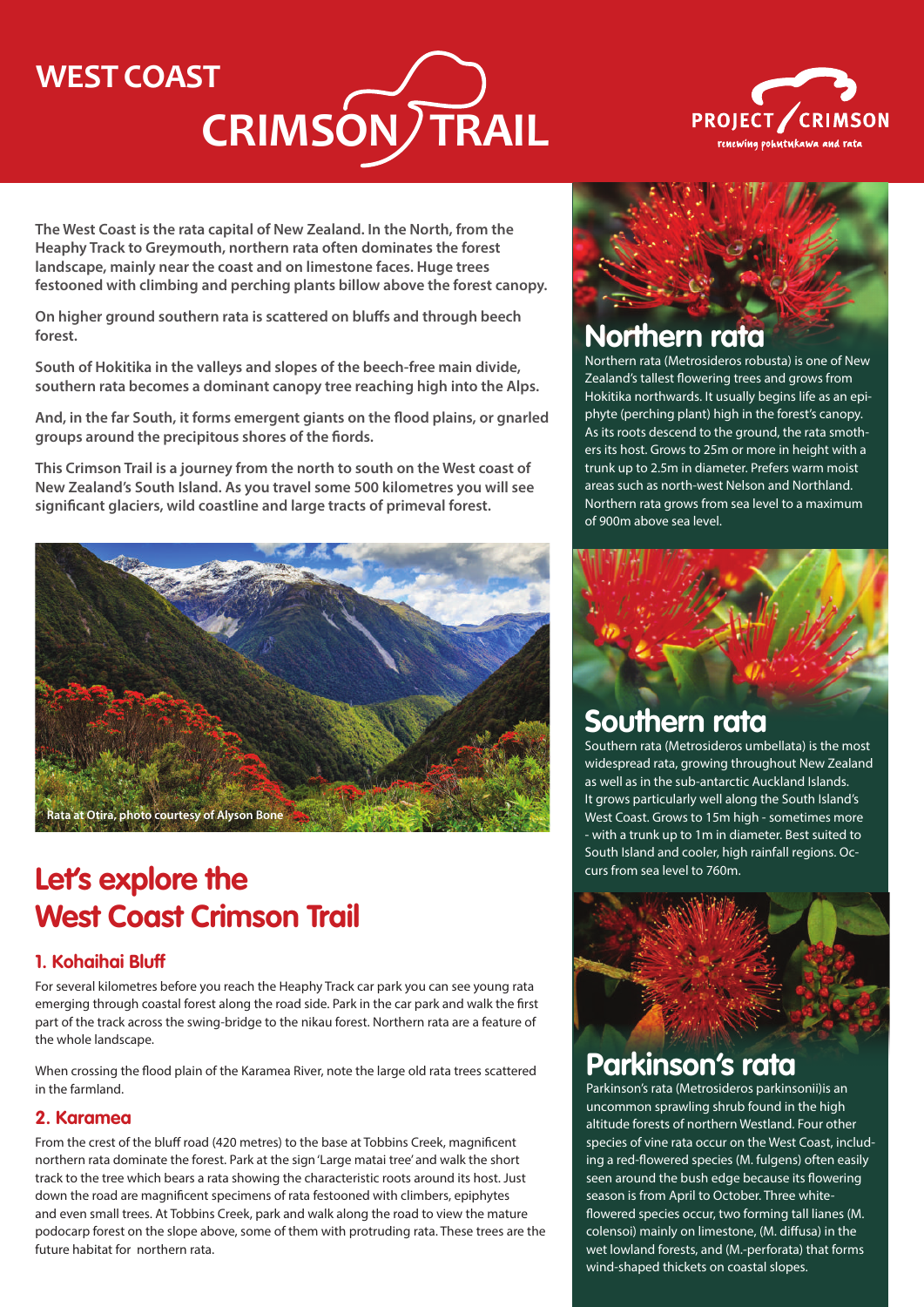



## **West Coast Crimson Trail (continued)**

#### **3. Millerton Incline Walkway**

Take the Stockton Road from Granity, and carefully drive two kilometres to the walkway car park, noting on the way the northern rata clinging to the bluffs. At the walkway both northern rata (mostly in gullies; small rounded leaves) and southern rata (mostly on open slopes; sharply pointed leaves) occur together, as well as hybrids between these species (variably shaped; usually larger leaves). Back on the main road, you'll see the northern rata on the coastal scarps behind Granity and Birchfield.

#### **4. Whareatea (Fairdown) Beach**

Just before the rail crossing south of Waimangaroa, take Beach Road to the coast, park and, at low tide, take the one kilometre walk along the beach toward the Whareatea River mouth. The trunks of many once buried trees, including northern rata, are scattered along the beach, forming awesome wooden sculptures. Where the main road emerges from the Buller Gorge, magnificent rata line the road and are scattered in farmland.

#### **5. Cape Foulwind**

Ten kilometres west of Westport is the Tauranga Bay car park. From here you can take the walkway to the seal colony lookout. Once, northern rata forest painted this landscape red in summer, and with the local community, Project Crimson and the Department of Conservation have done a lot of work to restore this coast to its former glory.

#### **6. Irimahuwhero**

North of Punakaiki there is a car park and an interpretation platform to view Irimahuwhero, place of the 'hanging red hair'. Here the northern rata trees cling to the vertical cliffs above. Former travellers were forced to climb the cliffs using rope ladders in order to keep heading south.

#### **7. Truman Walkway, Punakaiki**

Notable among the many treasures of this walkway is just a few minutes in: a northern rata grows on a large matai and it's a young but perfect example of how the rata tree grows on its ancient host.

#### **8. Barrytown Flats**

Nikau Scenic Reserve is the best visible example of original coastal sand-dune forest, dominated by kahikatea and northern rata. Northern rata growing on kahikatea is uncommon. Access to the reserve is difficult because the bush is dense and covers uneven, sometimes swampy, ground.

#### **9. Rapahoe**

At Seven Mile Creek, turn into the Point Elizabeth Walkway car park. The walkway crosses former farmland now dominated by flax, then enters the Rapahoe Scenic Reserve. The first part crosses wet soils formed by mudstone, but, 20 minutes on, the track enters limestone that forms the 'Twelve Apostles Ridge' stretching south to Greymouth. Many northern rata occur in the well-drained limestone soils, growing on rimu, miro and other trees.